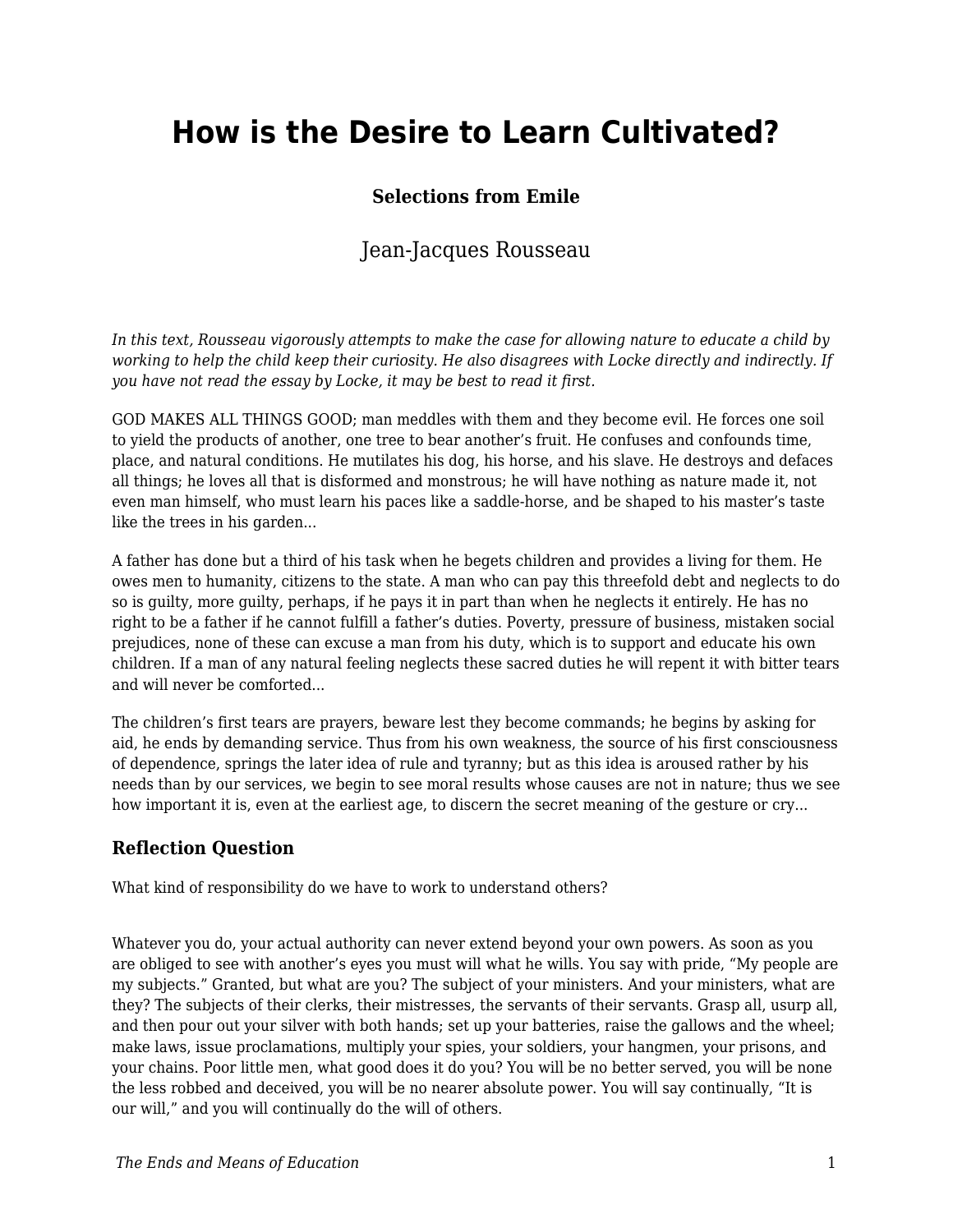There is only one man who gets his own way--he who can get it single-handed; therefore freedom, not power, is the greatest good. That man is truly free who desires what he is able to perform, and does what he desires. This is my fundamental maxim. Apply it to childhood, and all the rules of education spring from it...

## **Reflection Question**

Is this fundamental axiom consistent with your vision of the best means of providing an education?

These are weighty considerations, and they provide a solution for all the conflicting problems of our social system. There are two kinds of dependence: dependence on things, which is the work of nature; and dependence on men, which is the work of society. Dependence on things, being nonmoral, does no injury to liberty ad begets no vices; dependence on men, being out of order, gives rise to every kind of vice, and through this master and slave become mutually depraved...

Give him, not what he wants, but what he needs. Let there be no question of obedience for him or tyranny for you. Supply the strength he lacks just so far as is required for freedom, not for power, so that he may receive your services with a sort of shame, and look forward to the time when he may dispense with them and may achieve the honor of self-help...

If his words were prompted by a real need you should recognize it and satisfy it at once; but to yield to his tears is to encourage him to cry, to teach him to doubt your kindness, and to think that you are influenced more by his importunity than your own good-will. If he does not think you kind he will soon think you unkind; if he thinks you weak he will soon become obstinate; what you mean to give must be given at once. Be chary of refusing, but, having refused, do not change your mind...

Man naturally considers all that he can get as his own. In this sense Hobbes' theory is true to a certain extent: Multiply both our wishes and the means of satisfying them, and each will be master of all. Each child, who has only to ask and have, thinks himself the master of the universe; he considers all men as his slaves; and when you are at last compelled to refuse, he takes your refusal as act of rebellion, for he thinks he has only to command...

If children are not to be required to do anything as a matter of obedience, it follows that they will only learn what they perceive to be real and present value, either for use or enjoyment; what other motive could they have for learning?...

People make a great fuss about discovering the best way to teach children to read. They invent "bureaux" [a case containing letters] and cards, they turn the nursery into a printer's shop. Locke would have them taught to read by means of dice. What a fine idea! And the pity of it! There is a better way than any of these, and one which is generally overlooked-- it consists in the desire to learn. Arouse this desire to your scholar and have done with your "bureaux" and your dice-- any method will serve...

Not till his strength is in excess of what is needed for self-preservation, is the speculative faculty developed...

You will make him stupid if you are always giving him directions, always saying come here, go there, stop, do this, don't do that. If your head always guides his hands, his own mind will become useless...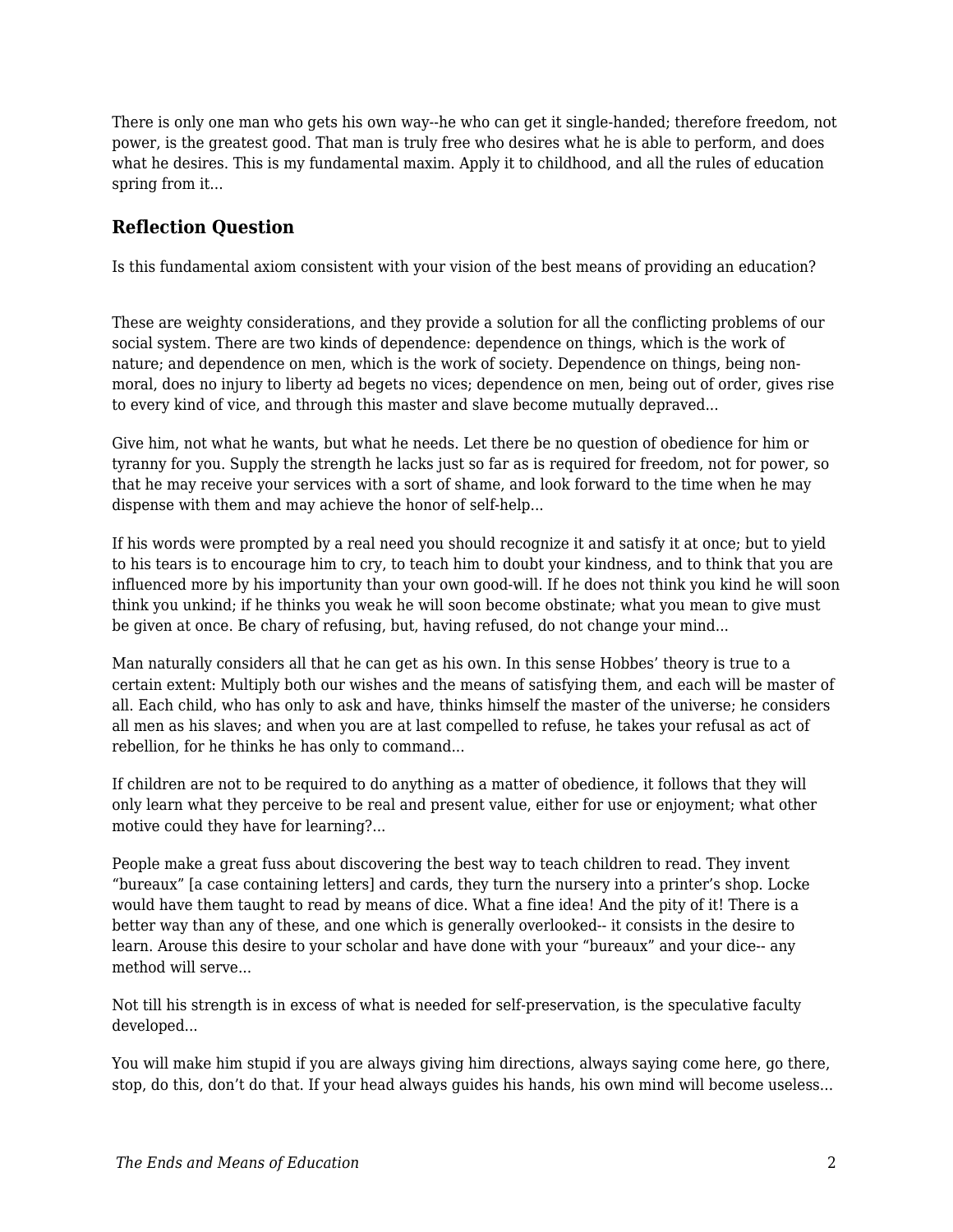Your scholar is subject to a power which is continually giving him instruction; he acts only at the word of command; he dare not eat when he is hungry, nor laugh when he is merry, nor weep when he is sad, nor offer one hand rather than the other, nor stir a foot unless he is told to do it; before long he will not venture to breathe without orders. What would you have him think about, when you do all the thinking for him? He rests securely on your foresight, why should he think for himself? He knows you have undertaken to take care of him, to secure his welfare, and he feels himself freed from this responsibility. His judgment relies on yours...

As for my pupil, or rather Nature's pupil, he has been trained from the outset to be as self-reliant as possible, he has not formed the habit of constantly seeking help from others, still less of displaying his stores of learning. On the other hand, he exercises discrimination and forethought, he reasons about everything that concerns himself. He does not chatter, he acts. Not a word does he know of what is going on in the world at large, but he knows very thoroughly what affects himself. As he is always stirring he is compelled to notice many things, to recognize many effects; he soon acquires a good deal of experience. Nature, not man, is his schoolmaster, and he learns all the quicker because he is not aware that he has any lesson to learn...

## **Reflection question**

Rousseau uses the previous paragraphs to set several priorities? What might be the consequences of selecting these priorities?

Young teacher, I am setting before you a difficult task, the art of controlling without precepts, and doing everything without doing anything at all...

When education is most carefully attended to, the teacher issues his orders and thinks himself master, but it is the child who is real master. He uses the tasks you set him to obtain what he wants from you, and he can always make you pay for an hour's industry by a week's complaisance. You must always be making bargains with him... The child is usually much quicker to read the master's thoughts than the master to read the child's feelings...

Our first teachers in natural philosophy are our feet, hands, and eyes. to substitute books for them does not teach us to reason, it teaches us to use the reason of others rather than our own; it teaches us to believe much and know little. Before you can practice an art you must first get your tools; and if you are to make good use of those tools, they must be fashioned sufficiently strong to stand use. To learn to think we must therefore exercise our limbs, our senses, and our bodily organs, which are the tools of the intellect; and to get the best use out of these tools, the body which supplies us with them must be strong and healthy....

Work or play are all one to him, his games are his work; he knows no difference. He brings to everything the cheerfulness of interest, the charm of freedom, and he shows the bent of his own mind and the extent of his knowledge...

Let the senses be the only guide for the first workings of reason. No book but the world, no teaching but that of fact. The child who reads ceases to think, he only reads. He is acquiring words not knowledge.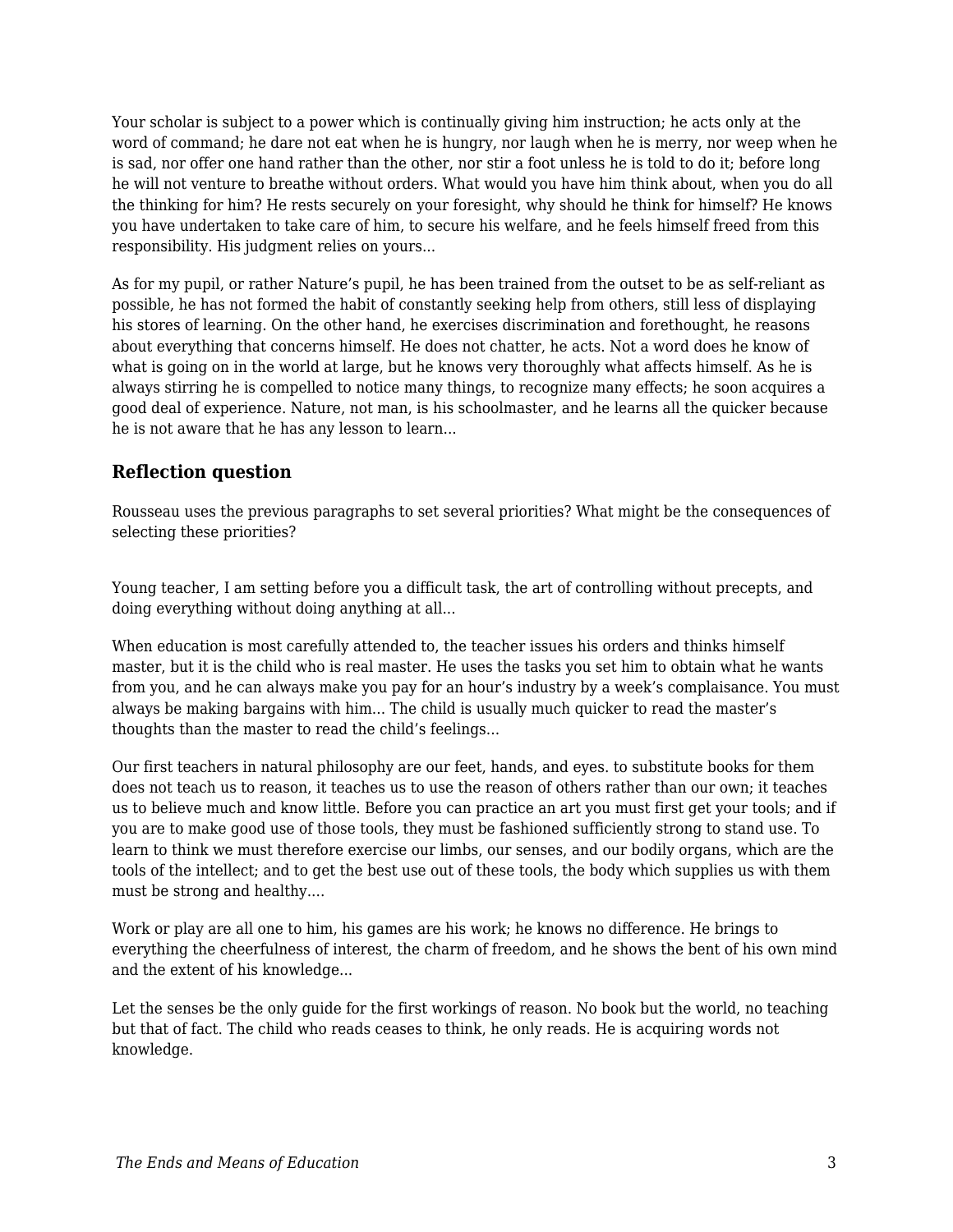## **Reflection Question**

Is there any way of creating a hierarchy of knowledge gained from different sources?

Teach your scholar to observe the phenomena of nature; you will soon rouse his curiosity, but if you would have it grow, do not be in too great a hurry to satisfy this curiosity. Put the problems before him and let him solve them himself. Let him know nothing because you have told him, but because he has learnt it for himself. Let him not be taught science, let him discover it. If ever you substitute authority for reason he will cease to reason; he will be a plaything of other people's thoughts...

I dislike that array of instruments and apparatus. The scientific atmosphere destroys science. Either the child is frightened by these instruments or his attention, which should be fixed on their effects, is distracted by their appearance. We shall make all our apparatus ourselves, and I would not make it beforehand, but having caught a glimpse of the experiment by chance we mean to invent step by step an instrument for its verification. I would rather our apparatus was somewhat clumsy and imperfect, but our ideas clear as to what the apparatus ought to be, and the results to be obtained by means of it... Too much apparatus, designed to guide us in our experiments and to supplement the exactness of our senses, makes us neglect to use those senses... T

he more ingenious our apparatus, the coarser and more unskillful are our senses. We surround ourselves with tools and fail to use those with which nature has provided every one of us...

I do not like verbal explanations. Young people pay little heed to them, nor do they remember them. Things! Things! I cannot repeat it too often. We lay too much stress upon words; we teachers babble, and our scholars follow our example...

He finds it pays best to pretend to listen to what he is forced to hear. This is the practical result of our fine systems of education...

For once more I repeat the risk is not in what he does not know, but in what he thinks he knows...

I hate books; they only teach us to talk about things we know nothing about...

Since we must have books, there is one book which, to my thinking, supplies the best treatise on an education according to nature. This is the first book Emile will read; for a long time it will form his whole library...What is this wonderful book? Is it Aristotle? Pliny? Buffon? No; it is Robinson Crusoe...

Let him think he is Robinson himself; let him see himself clad in skins, wearing a tall cap, a great cutlass, all the grotesque get-up of Robinson Crusoe, even to the umbrella which he will scarcely need. He should anxiously consider what steps to take; will this or that be wanting.

The man who eats in idleness what he has not himself earned, is a thief, and in my eyes, the man who lives on an income paid him by the state for doing nothing, differs little from a highwayman who lives on those who travel his way...

Man in society is bound to work; rich or poor, weak or strong, every idler is a thief. Now of all the pursuits by which a man may earn his living, the nearest to a state of nature is manual labor; of all stations that of the artisan is least dependent on Fortune...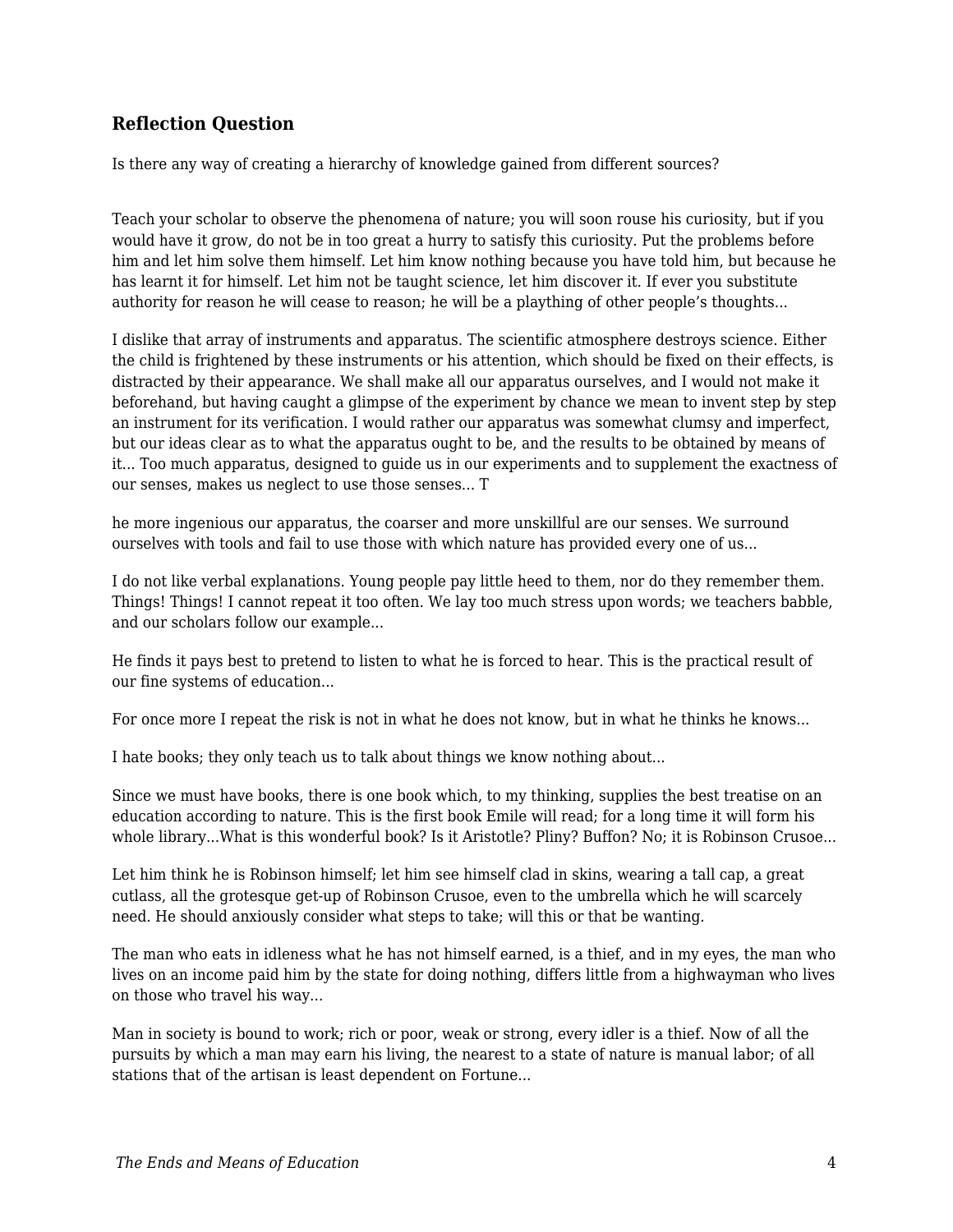"Learn a trade." "A trade for my son! My son a working man! What are you thinking of, sir?"

Madam, my thoughts are wiser than yours; you want to make him fit for nothing but a lord, a marquis, or a prince; and some day he may be less than nothing. I want to give him a rank which he cannot lose, a rank which will always do him honor; I want to raise him to the status of a man, and, whatever you may say, he will have fewer equals in that rank than in your own...

Learning a trade matters less than overcoming the prejudices he despises...

Work for honor, not for need; stoop to the position of a working man, to rise above your own. to conquer Fortune and everything else, begin by independence. To rule through public opinion, begin by ruling over it....

He must work like a peasant and think like a philosopher, if he is not to be as idle as a savage...

Self-love, which concerns itself only with ourselves, is content to satisfy our own needs; but selfishness, which is always comparing self with others, is never satisfied and never can be; for this feeling which prefers ourselves to others, requires that they should prefer us to themselves, which is impossible. Thus the tender and gentle passion spring from self-love, while the hateful and angry passions spring selfishness. Have respect then for your species; remember that it consists essentially of the people, that if all the kings and all the philosophers were removed they would scarcely be missed, and things would go on none the worse. In a word, teach your pupil to love all men, even those who fail to appreciate him; act in such a way that he is not a member of any class, but takes his place in all alike: speak in his hearing of the human race with tenderness, and even with pity, but never with scorn. You are a man; do not dishonor mankind...

#### **Reflection Question**

Is it possible to hold these kinds of feelings towards "all men"?

Above all, no vanity, no emulation, no boasting, none of those sentiments which force us to compare ourselves with others; for such comparisons are never made without arousing some measure of hatred against those who dispute our claim to the first place, were it only in our own estimation...

#### **Reflection Question**

What are the principle elements of Rousseau's philosophy about the ends and means of education?

#### **Attributions**

#### [A complete copy of this public domain work can be found here. \[https://edtechbooks.org/-Njr\]](https://archive.org/details/mileortreatiseo00rousgoog/page/n8)

A special thanks to A. Legrand Richards for allowing his abridgment to be published in this book.